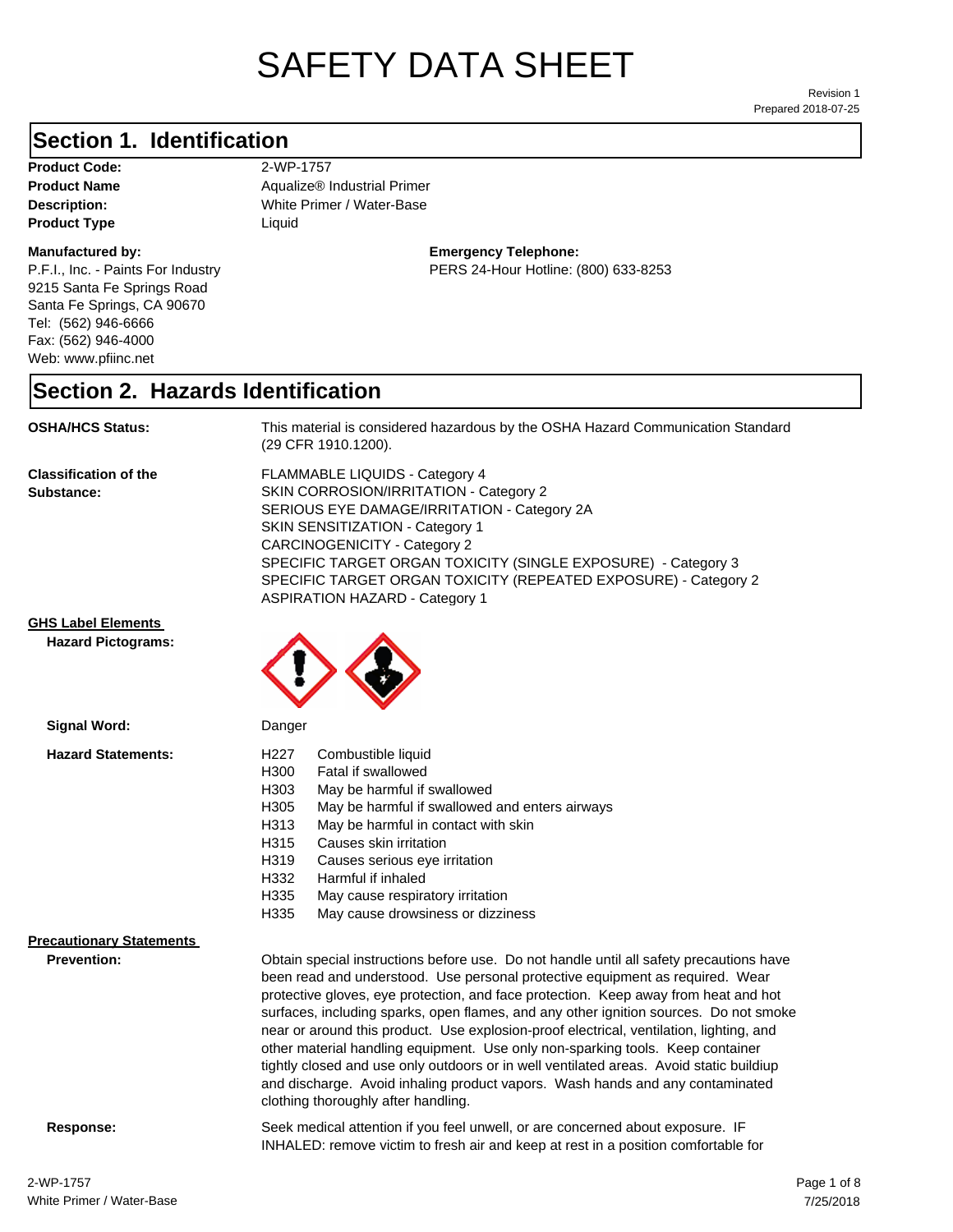| Storage & Disposal:                         | breathing. IF SWALLOWED: contact a poison control center or physician immediately.<br>Do not induce vomiting. IN CASE OF SKIN OR HAIR CONTACT: remove all<br>contaminated clothing, and wash skin with soap and water. If irritation or rash occurs,<br>get medical attention. IF IN EYES: rinse with copious amounts of water for several<br>minutes. Remove contact lenses, if present and easy to do so. If eye irritation persists,<br>seek medical attention.<br>Store in a locked and secure environment. Store in a cool, well ventilated area away<br>from direct sunlight and heat. Dispose of contents and container in accordance with all<br>local, regional, state, and federal regulations.                                                                                                                                                                                                                                                                                                                |
|---------------------------------------------|--------------------------------------------------------------------------------------------------------------------------------------------------------------------------------------------------------------------------------------------------------------------------------------------------------------------------------------------------------------------------------------------------------------------------------------------------------------------------------------------------------------------------------------------------------------------------------------------------------------------------------------------------------------------------------------------------------------------------------------------------------------------------------------------------------------------------------------------------------------------------------------------------------------------------------------------------------------------------------------------------------------------------|
| <b>Supplemental Label</b><br>Elements:      | Ensure adequate ventilation at all times when using this product and when sanding the<br>dried film. Wear an appropriate, NIOSH approved particulate respirator. Follow all<br>respirator manufacturer's directions for proper use. Abrading or sanding this product's<br>dried film may release crystalline silica which has been shown to cause lung damage<br>and may cause cancer following long term exposure. Rags, sandpaper, steel wool,<br>and other abrading materials or waste containing this product may spontaneously<br>combust when improperly disposed of. Product contains solvents which can cause<br>permanent brain and nervous system damage. Intentional misuse by concentrating<br>and inhaling the contents of this product can be harmful or fatal. Do not transfer<br>contents to another container.<br>PROPOSITION 65 WARNING: this product contains chemicals known to the State of<br>California to cause cancer and birth defects or other reproductive harm.<br>FOR INDUSTRIAL USE ONLY. |
| <b>Hazards not otherwise</b><br>classified: | None known.                                                                                                                                                                                                                                                                                                                                                                                                                                                                                                                                                                                                                                                                                                                                                                                                                                                                                                                                                                                                              |

## **Section 3. Composition/Information on Ingredients**

| Chemical Name / CAS No          |  |
|---------------------------------|--|
| Calcium Carbonate<br>1317-65-3  |  |
| 10 to 20%                       |  |
| Talc                            |  |
| 14807-96-6                      |  |
| 10 to 20%                       |  |
| Ethylene Glycol Monobutyl Ether |  |
| 111-76-2                        |  |
| 5 to 10%                        |  |
| Vapor Pressure: .11 kPa         |  |
| <b>Titanium Dioxide</b>         |  |
| 13463-67-7                      |  |
| 5 to 10%                        |  |

## **Section 4. First Aid Measures**

| <b>Description of First Aid Measures</b> |                                                                                                                                                                                                                                                                                                                                                                                                                                                                                                                                                           |
|------------------------------------------|-----------------------------------------------------------------------------------------------------------------------------------------------------------------------------------------------------------------------------------------------------------------------------------------------------------------------------------------------------------------------------------------------------------------------------------------------------------------------------------------------------------------------------------------------------------|
| Eye Contact:                             | Immediately flush eyes with copious amounts of water. Remove any contact lenses.<br>Rinse for at least 10 minutes. Get medical attention. Chemical burns must be treated<br>promptly by a physician.                                                                                                                                                                                                                                                                                                                                                      |
| Inhalation:                              | Remove victim to fresh air and maintain in a rest position comfortable for breathing. If<br>fumes are still present, all rescuers should wear appropriate respirators. If victim<br>exhibits irregular breathing, trained personnel should provide artificial respiration or<br>oxygen. Mouth-to-mouth resuscitation may be dangerous. If necessary, contact a<br>poison control center or physician immediately. If victim is unconscious, place in a<br>recovery position and seek medical help immediately. Maintain an open airway for the<br>victim. |
| <b>Skin Contact:</b>                     | Wash affected areas with soap and water. Remove contaminated clothing and shoes.<br>Continue to rinse the affected area for at least ten minutes. Get medical attention if<br>discomfort continues. Avoid further exposure in the event of any symptoms or                                                                                                                                                                                                                                                                                                |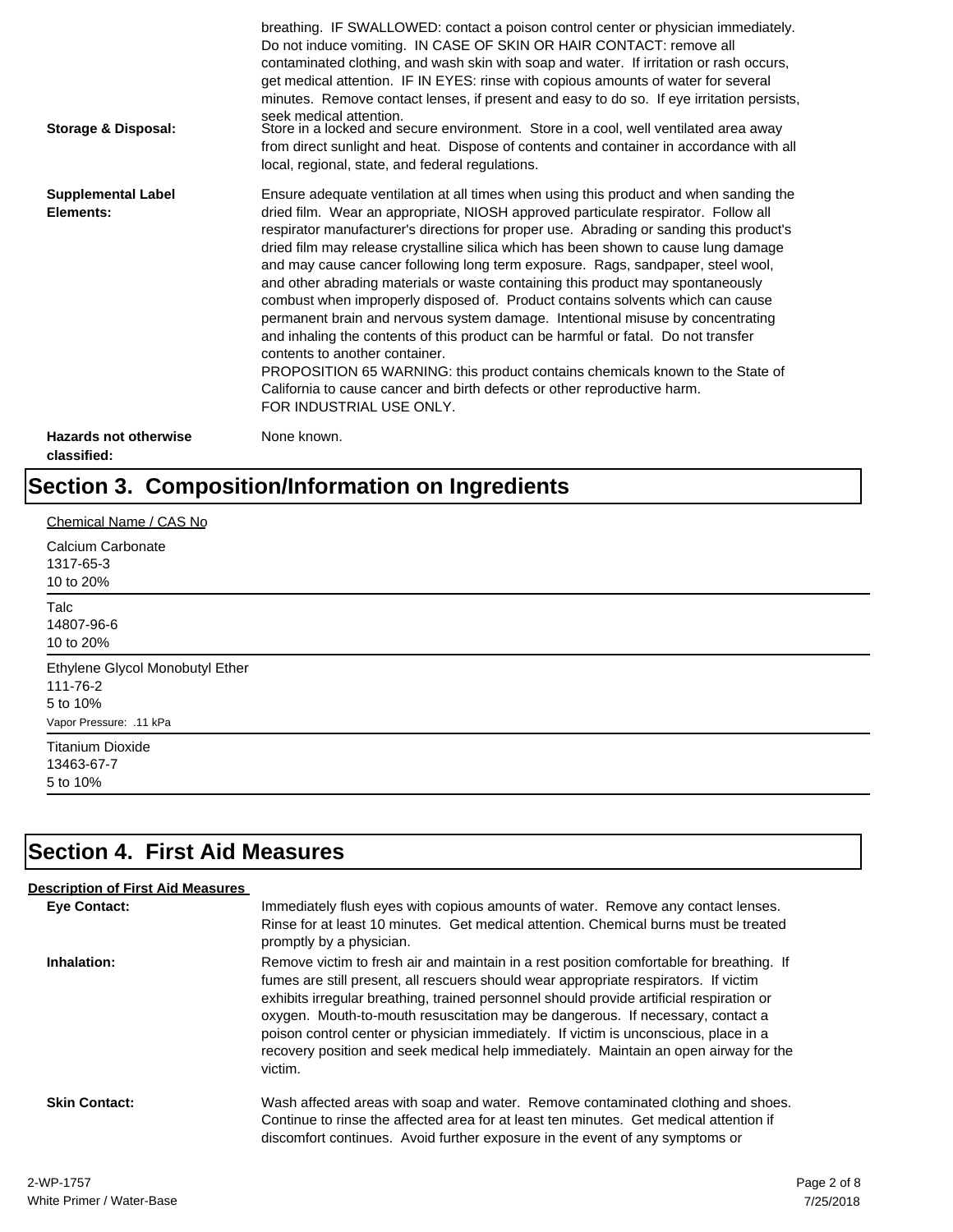|                                                     | complaints.                                                                                                                                                                                                                                                                                                                                                                                                                                                                                                                                                                                                                                                                                                                                                                                                                           |  |
|-----------------------------------------------------|---------------------------------------------------------------------------------------------------------------------------------------------------------------------------------------------------------------------------------------------------------------------------------------------------------------------------------------------------------------------------------------------------------------------------------------------------------------------------------------------------------------------------------------------------------------------------------------------------------------------------------------------------------------------------------------------------------------------------------------------------------------------------------------------------------------------------------------|--|
| Ingestion:                                          | If product is ingested, contact a poison control center or a physician immediately. Do<br>not induce vomitting. Rinse mouth with water and remove dentures, if any. Remove<br>victim to fresh air and keep at rest in a comfortable position to facilitate breathing. If<br>the victim is conscious and the product has been swallowed, provide small quantities of<br>water to drink. Cease if the victim feels sick, as vomitting may be dangerous.<br>Aspiration hazard if swallowed. This product can enter the lungs and cause damage.<br>If vomitting occurs, the head should be kept low so that vomit does not enter the lungs.<br>Never administer anything by mouth to an unconscious person. If unconscious, place<br>in a recovery position while medical attention is sought. Maintain an open airway for<br>the victim. |  |
| <b>Potential Acute Health Effects</b>               |                                                                                                                                                                                                                                                                                                                                                                                                                                                                                                                                                                                                                                                                                                                                                                                                                                       |  |
| <b>Eye Contact:</b>                                 | Causes serious eye irritation.                                                                                                                                                                                                                                                                                                                                                                                                                                                                                                                                                                                                                                                                                                                                                                                                        |  |
| Inhalation:                                         | Can cause central nervous system depression. May cause drowsiness and dizziness<br>as well as respiratory irritation.                                                                                                                                                                                                                                                                                                                                                                                                                                                                                                                                                                                                                                                                                                                 |  |
| <b>Skin Contact:</b>                                | Causes skin irritation. May cause an allergic skin reaction.                                                                                                                                                                                                                                                                                                                                                                                                                                                                                                                                                                                                                                                                                                                                                                          |  |
| Ingestion:                                          | Can cause central nervous system depression. May be fatal if swallowed and allowed<br>to enter airways. Irritating to mouth, throat and stomach.                                                                                                                                                                                                                                                                                                                                                                                                                                                                                                                                                                                                                                                                                      |  |
| Over-Exposure Signs & Symptoms                      |                                                                                                                                                                                                                                                                                                                                                                                                                                                                                                                                                                                                                                                                                                                                                                                                                                       |  |
| <b>Eye Contact:</b>                                 | Adverse symptoms may include: pain or irritation, watering, redness.                                                                                                                                                                                                                                                                                                                                                                                                                                                                                                                                                                                                                                                                                                                                                                  |  |
| Inhalation:                                         | Adverse symptoms may include: respiratory tract irritation, coughing, nausea or<br>vomiting, headache, drowsiness or fatigue, dizziness or vertigo, unconsciousness.                                                                                                                                                                                                                                                                                                                                                                                                                                                                                                                                                                                                                                                                  |  |
| <b>Skin Contact:</b>                                | Adverse symptoms may include: irritation, redness.                                                                                                                                                                                                                                                                                                                                                                                                                                                                                                                                                                                                                                                                                                                                                                                    |  |
| Ingestion:                                          | Adverse symptoms may include: nausea, vomiting.                                                                                                                                                                                                                                                                                                                                                                                                                                                                                                                                                                                                                                                                                                                                                                                       |  |
|                                                     | <u>Indication of immediate medical attention and special treatment needed</u>                                                                                                                                                                                                                                                                                                                                                                                                                                                                                                                                                                                                                                                                                                                                                         |  |
| <b>Notes to Physician:</b>                          | Treat symptomatically. Contact poison treatment specialists if large quantities have<br>been ingested or inhaled.                                                                                                                                                                                                                                                                                                                                                                                                                                                                                                                                                                                                                                                                                                                     |  |
| <b>Specific Treatments:</b>                         | None specified.                                                                                                                                                                                                                                                                                                                                                                                                                                                                                                                                                                                                                                                                                                                                                                                                                       |  |
| <b>Protection of First Aid</b><br><b>Providers:</b> | No action should be taken involving any personal risk or without proper training. If<br>fumes are still present, rescuers should wear appropriate respirators or a self<br>contained breathing apparatus. Mouth-to-mouth resuscitation may be dangerous for<br>the first aid provider. Wash all contaminated clothing with soap and water before<br>removal.                                                                                                                                                                                                                                                                                                                                                                                                                                                                          |  |

# **Section 5. Fire Fighting Measures**

| <b>Extinguishing Media</b>                        |                                                                                                                                                                                                                                                                                                                                                                              |
|---------------------------------------------------|------------------------------------------------------------------------------------------------------------------------------------------------------------------------------------------------------------------------------------------------------------------------------------------------------------------------------------------------------------------------------|
| Suitable Media:                                   | Dry chemical, CO2, water spray (fog), foam, dry sand.                                                                                                                                                                                                                                                                                                                        |
| Unsuitable Media:                                 | Do not use water jet.                                                                                                                                                                                                                                                                                                                                                        |
| <b>Specific Hazards:</b>                          | Combustible liquid. Closed containers may explode when exposed to extreme heat as<br>a result of buildup of steam. Keep containers tightly closed and isolate from heat,<br>electrical equipment, sparks, and open flames. No unusual fire or explosion hazards<br>noted.                                                                                                    |
| <b>Special Firefighting</b><br><b>Procedures:</b> | Water may be used to cool closed containers to prevent pressure buildup and possible<br>autoignition or explosion. Evacuate area and fight fire from safe distance. Containers<br>may explode when heated. Firefighters should wear appropriate protective equipment<br>and self-contained breathing apparatus with a full face-piece operated in positive<br>pressure mode. |

### **Section 6. Accidental Release Measures**

| <b>Environmental Precautions:</b> | Avoid dispersal of spilled material and runoff from contacting soil, waterways, drains,<br>and sewers. Inform the relevant authorities if the product has caused environmental<br>pollution. |
|-----------------------------------|----------------------------------------------------------------------------------------------------------------------------------------------------------------------------------------------|
| Steps to be Taken if Material     | Contain spilled liquid with sand or earth. Do not use combustible materials such as                                                                                                          |
|                                   |                                                                                                                                                                                              |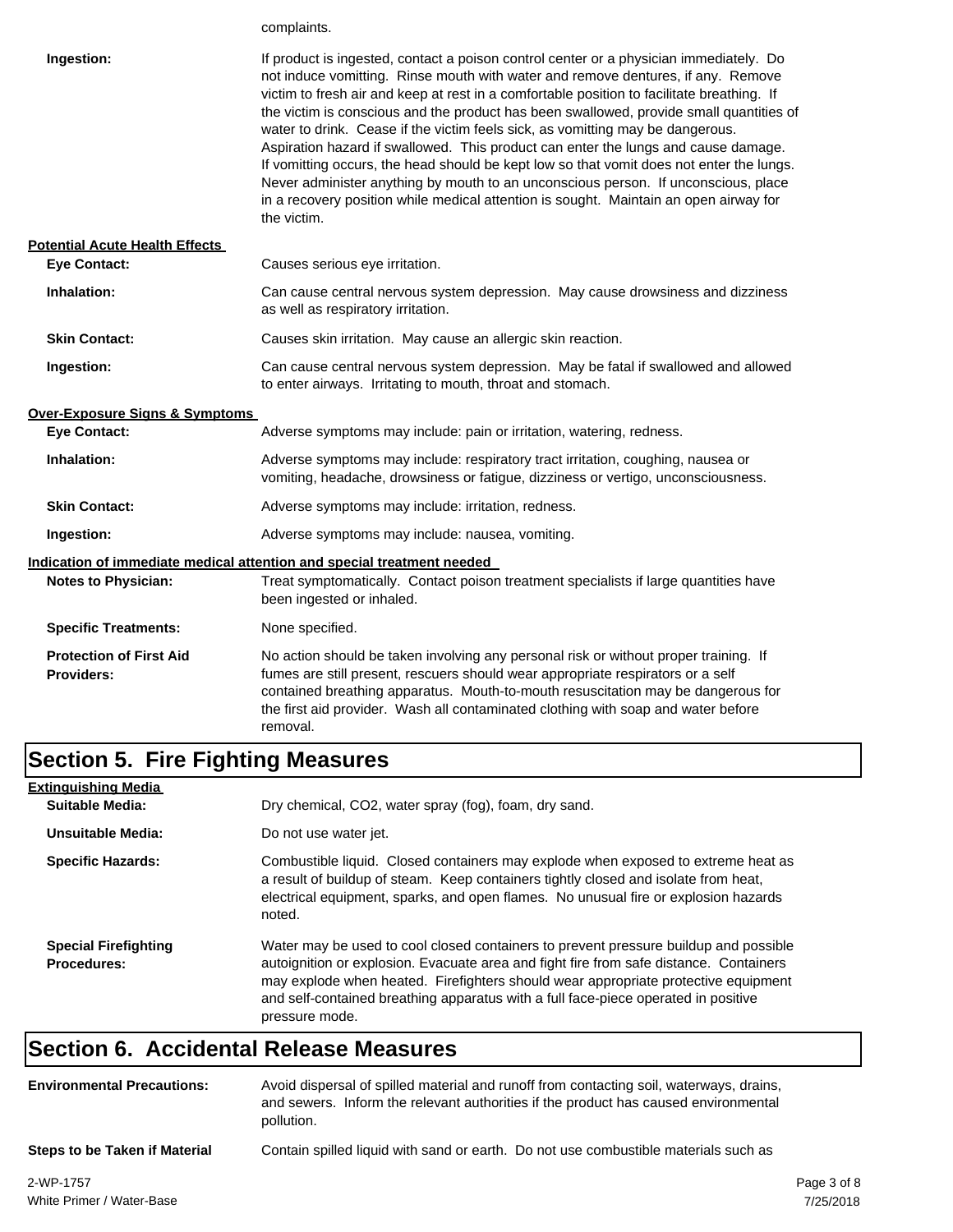| is Released or Spilled: | sawdust. Eliminate all ignition sources and use explosion-proof equipment. Place<br>material in a container and dispose of according to local, regional, state, and federal<br>regulations. Ventilate area and remove product with inert absorbent and non-sparking<br>tools. Do not incinerate closed containers.                                                                                                                                                                                                                                                                  |
|-------------------------|-------------------------------------------------------------------------------------------------------------------------------------------------------------------------------------------------------------------------------------------------------------------------------------------------------------------------------------------------------------------------------------------------------------------------------------------------------------------------------------------------------------------------------------------------------------------------------------|
| <b>Small Spills:</b>    | Stop leak if doing so can be done without risk. Remove containers from spill area.<br>Use non-sparking tools. Dilute with water and mop up if water-soluble. If not<br>water-soluble, absorb with inert dry material and place in appropriate waste container.<br>Dispose of via a licensed waste disposal contractor.                                                                                                                                                                                                                                                              |
| Large Spills:           | Stop leak if doing so can be done without risk. Remove containers from spill area.<br>Use non-sparking tools. Approach the release from upwind. Prevent entry into<br>sewers, waterways, basements, or confined areas. Wash spillages into an effluent<br>treatment plant or proceed as follows: contain and collect spillage with inert absorbent<br>materials and place in a container for disposal according to local regulations. Dispose<br>of via a licensed waste disposal contractor. See Section 1 for emergency contact<br>information and Section 13 for waste disposal. |

#### **Section 7. Handling and Storage**

**Handling:** Wash thoroughly after handling. Eating, drinking, and smoking should be prohibited in areas where this material is handled, stored, and processed. Wash hands and face before eating or drinking. Remove contaminated clothing and launder before reuse. Use only with adequate ventilation. Follow all SDS and label precautions even after container is emptied, as it may retain product residues. Avoid breathing fumes, vapors, or mist. Avoid contact with eyes, skin, and clothing.

Storage: Store in a dry, cool, well ventilated place. Keep container tightly closed while not in use. Isolate from heat, electrical equipment, sparks, and open flame. Do not store above 120 degrees Fahrenheit. Protect from heat, moisture, and foreign materials.

#### **Section 8. Exposure Controls/Personal Protection**

| Chemical Name / CAS No<br>Calcium Carbonate<br>1317-65-3<br>10 to 20%                 | <b>OSHA Exposure Limits</b><br>15 mg/m3                                                                                                                                                                                                                                                                                             | <b>ACGIH Exposure Limits</b><br><b>Other Exposure Limits</b><br>10 mg/m3                                                                                                                                                                                                                                                                         |             |
|---------------------------------------------------------------------------------------|-------------------------------------------------------------------------------------------------------------------------------------------------------------------------------------------------------------------------------------------------------------------------------------------------------------------------------------|--------------------------------------------------------------------------------------------------------------------------------------------------------------------------------------------------------------------------------------------------------------------------------------------------------------------------------------------------|-------------|
| Talc<br>14807-96-6<br>10 to 20%                                                       | 20 mppcf                                                                                                                                                                                                                                                                                                                            | $2$ mg/m $3$                                                                                                                                                                                                                                                                                                                                     |             |
| Ethylene Glycol Monobutyl<br>Ether<br>111-76-2<br>5 to 10%<br>Vapor Pressure: .11 kPa | 50 ppm                                                                                                                                                                                                                                                                                                                              | 20 ppm                                                                                                                                                                                                                                                                                                                                           |             |
| <b>Titanium Dioxide</b><br>13463-67-7<br>5 to 10%                                     | $5 \text{ mg/m}$                                                                                                                                                                                                                                                                                                                    | $10$ mg/m $3$                                                                                                                                                                                                                                                                                                                                    |             |
| <b>Engineering Controls:</b>                                                          |                                                                                                                                                                                                                                                                                                                                     | Use process enclosures, local exhaust ventilation, or other engineering controls to<br>keep worker exposure to airborne contaminants below any recommended or statutory<br>limits. The engineering controls also need to keep gas, vapor, or dust concentrations<br>below any lower explosive limits. Use explosion-proof ventilation equipment. |             |
| <b>Environmental Controls:</b>                                                        | Emissions from ventilation or work process equipment should be checked to ensure<br>they comply with the requirements of environmental protection legislation. In some<br>cases, fume scrubbers, filters, and other engineering modifications to the process<br>equipment may be required to reduce emissions to acceptable levels. |                                                                                                                                                                                                                                                                                                                                                  |             |
| <b>Respiratory Protection:</b>                                                        |                                                                                                                                                                                                                                                                                                                                     | Use a properly fitted, air-purifying or air-fed respirator complying with an approved<br>standard if a risk assessment indicates this is necessary. Respiratory protection<br>programs that meet OSHA 1910.134 and ANSI Z88.2 requirements must be followed                                                                                      |             |
| 2-WP-1757                                                                             |                                                                                                                                                                                                                                                                                                                                     |                                                                                                                                                                                                                                                                                                                                                  | Page 4 of 8 |
| White Primer / Water-Base                                                             |                                                                                                                                                                                                                                                                                                                                     |                                                                                                                                                                                                                                                                                                                                                  | 7/25/2018   |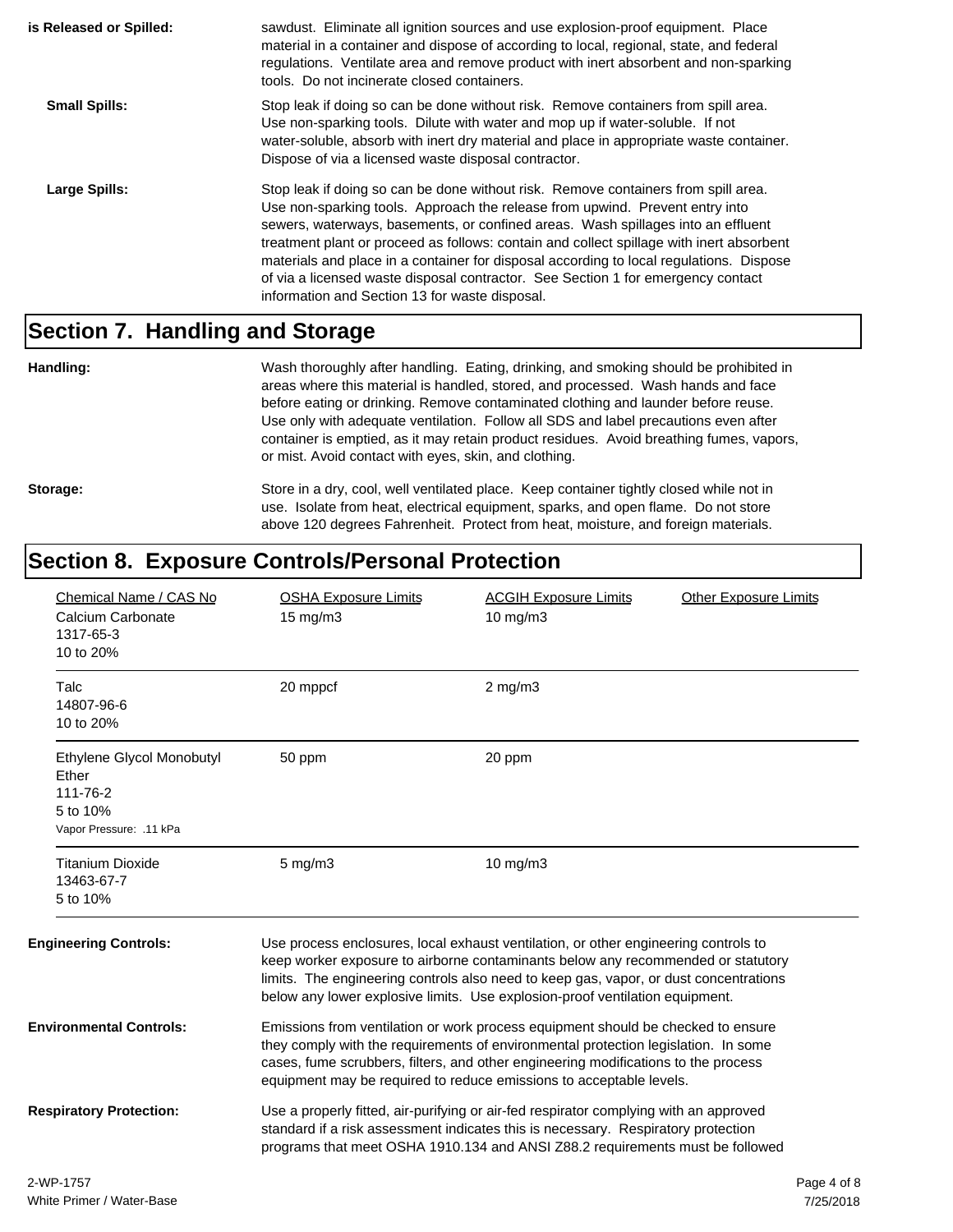| <b>Skin Protection:</b>   | when workplace conditions warrant a respirator's use. A NIOSH/MSHA approved<br>respirator with an organic vapor cartridge may be permissible under circumstances<br>where airborne concentrations are expected to exceed exposure limits. Protection<br>provided by air purifying respirators is limited. Use a positive pressure, air supplied<br>respirator if there is any potential for an uncontrolled release, exposure levels are not<br>known, or in any circumstances where air purifying respirators may not provide<br>adequate protection.<br>Use impervious, chemical resistant gloves to prevent prolonged skin contact and<br>absorption of material through the skin. Nitrile or neoprene gloves may afford<br>adequate protection. Personal protective equipment for the body should be selected<br>based on the task being performed and the risks involved, and should be approved by<br>a specialist before handling this product. Where there is a risk of ignition from static<br>electricity, wear anti-static protective clothing. For best protection, the clothing should<br>include anti-static boots, gloves, and overalls. Appropriate footwear should always be<br>used. |
|---------------------------|--------------------------------------------------------------------------------------------------------------------------------------------------------------------------------------------------------------------------------------------------------------------------------------------------------------------------------------------------------------------------------------------------------------------------------------------------------------------------------------------------------------------------------------------------------------------------------------------------------------------------------------------------------------------------------------------------------------------------------------------------------------------------------------------------------------------------------------------------------------------------------------------------------------------------------------------------------------------------------------------------------------------------------------------------------------------------------------------------------------------------------------------------------------------------------------------------------|
| <b>Eye Protection:</b>    | Safety eyewear, such as splash goggles or a full face shield, should be worn at all<br>times to protect against splashes of liquids.                                                                                                                                                                                                                                                                                                                                                                                                                                                                                                                                                                                                                                                                                                                                                                                                                                                                                                                                                                                                                                                                   |
| <b>Hygienic Measures:</b> | Wash thoroughly with soap and water before eating, drinking, or smoking. Remove<br>contaminated clothing immediately and launder before reuse.                                                                                                                                                                                                                                                                                                                                                                                                                                                                                                                                                                                                                                                                                                                                                                                                                                                                                                                                                                                                                                                         |

#### **Section 9. Physical and Chemical Properties**

|                            | <b>Physical State:</b>        | Liquid                      |
|----------------------------|-------------------------------|-----------------------------|
|                            | Odor:                         | Solvent odor                |
|                            |                               |                             |
|                            | Vapor Density                 | Heavier than air            |
|                            | Vapor Density                 | 3.90                        |
|                            | Vapor Pressure                | 6 hPa                       |
|                            | <b>Evaporation Rate</b>       | Slower than ether           |
|                            | <b>Boiling Point</b>          | 171 C                       |
| Specific Gravity (SG)      |                               | 1.324                       |
| Material VOC (Lb / Gal)    |                               | 1.27                        |
| Material VOC $(g/L)$       |                               | 152.47                      |
| Coating VOC (Lb/Gal)       |                               | 2.29                        |
| Coating VOC (g/L)          |                               | 274.90                      |
|                            | Flash Point:                  | 61 Celsius (142 Fahrenheit) |
|                            | Autoignition:                 | Not available               |
|                            | LEL:                          | $1.1\%$                     |
|                            | UEL:                          | 10.6%                       |
|                            | <b>Partition Coefficient.</b> | Not available               |
|                            | n-octanol/water:              |                             |
| Auto-ignition temperature: |                               | Not available               |
|                            |                               |                             |

### **Section 10. Stability and Reactivity**

| <b>Conditions to Avoid:</b>      | Avoid temperatures above 120 degrees Fahrenheit. Avoid all possible sources of<br>ignition. Do not pressurize, cut, weld, braze, drill, or expose containers to heat. Do not<br>allow vapor to accumulate in low or confined areas. Avoid contact with strong acid and<br>strong bases. |
|----------------------------------|-----------------------------------------------------------------------------------------------------------------------------------------------------------------------------------------------------------------------------------------------------------------------------------------|
| Incompatibility:                 | Incompatible with strong oxidizing agents.                                                                                                                                                                                                                                              |
| <b>Hazardous Decomposition:</b>  | By open flame, carbon monoxide and carbon dioxide. When heated to decomposition,<br>product emits acrid smoke and irritating fumes. Contains solvents which may form<br>carbon monoxide, carbon dioxide, and formaldehyde.                                                              |
| <b>Hazardous Polymerization:</b> | Will not occur under normal conditions.                                                                                                                                                                                                                                                 |
| Stability:                       | The product is stable.                                                                                                                                                                                                                                                                  |
|                                  |                                                                                                                                                                                                                                                                                         |

#### **Section 11. Toxicological Information**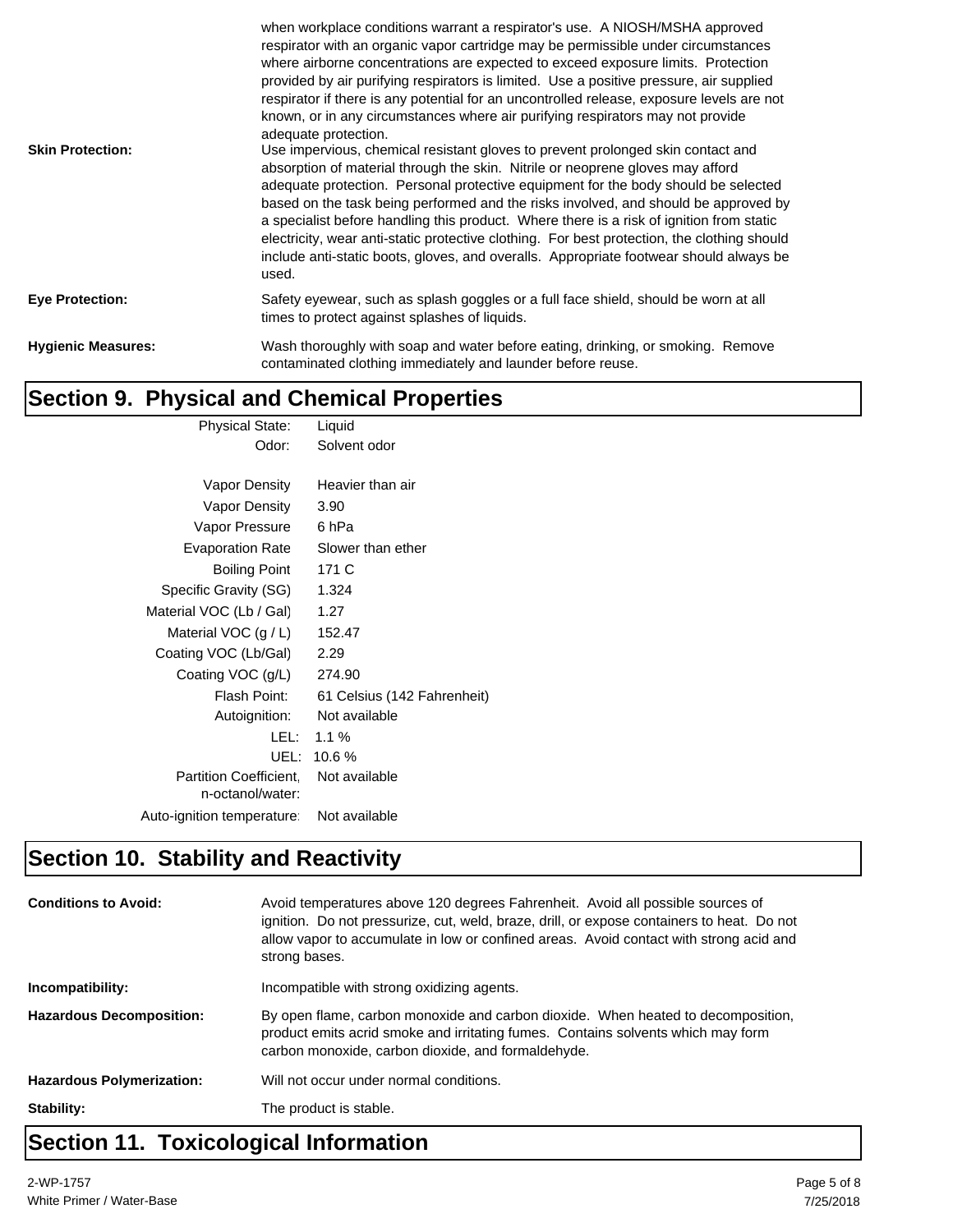| <b>Effects of Over-Exposure</b> |                                                                                                                                                                                                                                                                                                                                                                                                                                                                                                                                                                                                                                                                                                                                                                                                                                                                                                                                                                                                                                                                                                                                                                                                                                                                                                                                                                                                                      |  |
|---------------------------------|----------------------------------------------------------------------------------------------------------------------------------------------------------------------------------------------------------------------------------------------------------------------------------------------------------------------------------------------------------------------------------------------------------------------------------------------------------------------------------------------------------------------------------------------------------------------------------------------------------------------------------------------------------------------------------------------------------------------------------------------------------------------------------------------------------------------------------------------------------------------------------------------------------------------------------------------------------------------------------------------------------------------------------------------------------------------------------------------------------------------------------------------------------------------------------------------------------------------------------------------------------------------------------------------------------------------------------------------------------------------------------------------------------------------|--|
| <b>Eye Contact:</b>             | Causes serious eye irritation.                                                                                                                                                                                                                                                                                                                                                                                                                                                                                                                                                                                                                                                                                                                                                                                                                                                                                                                                                                                                                                                                                                                                                                                                                                                                                                                                                                                       |  |
| <b>Skin Contact:</b>            | Prolonged or repeated skin contact may cause irritation. Allergic reactions are<br>possible.                                                                                                                                                                                                                                                                                                                                                                                                                                                                                                                                                                                                                                                                                                                                                                                                                                                                                                                                                                                                                                                                                                                                                                                                                                                                                                                         |  |
| Inhalation:                     | Harmful if inhaled. High gas, vapor, mist, or dust concentrations may be harmful if<br>inhaled. Avoid breathing fumes, spray, vapors, or mist. May cause headaches and<br>dizziness. High vapor concentrations are irritating to the eyes, nose, throat, and lungs.<br>Prolonged or excessive inhalation may cause respiratory tract irritation.                                                                                                                                                                                                                                                                                                                                                                                                                                                                                                                                                                                                                                                                                                                                                                                                                                                                                                                                                                                                                                                                     |  |
| Ingestion:                      | Harmful or fatal if swallowed. Aspiration hazard if swallowed; can enter lungs and<br>cause damage.                                                                                                                                                                                                                                                                                                                                                                                                                                                                                                                                                                                                                                                                                                                                                                                                                                                                                                                                                                                                                                                                                                                                                                                                                                                                                                                  |  |
| <b>Chronic Hazards:</b>         | High concentrations may lead to central nervous system effects (drowsiness,<br>dizziness, nausea, headaches, paralysis, burred vision) and damage. Reports have<br>associated repeated and prolonged occupational overexposure to solvents with<br>permanent brain and nervous system damage. Contains carbon black pigment.<br>Chronic inflammation, lung fibrosis, and lung tumors have been observed in<br>experimental tests involving rats exposed to excessive concentrations of carbon black<br>and several insoluble dust particles for long periods of time. Tumors have not been<br>observed in other species under similar circumstances. Epidemiological studies of<br>North American workers show no evidence of clinically significant negative health<br>effects from occupational exposure to carbon black. Carbon black is listed as a Group<br>2B - Possibly Carcinogenic to Humans, by IARC and is proposed to be listed as A4 -<br>Not Classified as a Human Carcinogen by the American Conference of Governmental<br>Industrial Hygienists. Significant exposure is unlikely during typical application of this<br>product by roller or brush. Risk of overexposure depends on the duration and level of<br>exposure to dust from such processes as repeated sanding of dried surfaces, or<br>inhalation of spray mist, and the actual concentration of carbon black in the product<br>formula. |  |
|                                 | Product contains titanium dioxide, which is listed as a Group 2B - Possibly<br>Carcinogenic to Humans by IARC. No significant exposure to titanium dioxide is<br>anticipated while using this product, in which titanium dioxide is bound to other<br>materials including resin and other pigments, during brush or rolling application.<br>Overexposure risks depend on duration and level of exposure to dust, such as from<br>repeated sanding of this product's dried film, or inhalation of spray mist, and the actual<br>concentration of titanium dioxide in the product formula. For additional information,<br>refer to IARC Monograph, Volume 93, 2010.                                                                                                                                                                                                                                                                                                                                                                                                                                                                                                                                                                                                                                                                                                                                                    |  |
| <b>Primary Routes of Entry:</b> | Eye contact, ingestion, inhalation, absorption through the skin, skin contact.                                                                                                                                                                                                                                                                                                                                                                                                                                                                                                                                                                                                                                                                                                                                                                                                                                                                                                                                                                                                                                                                                                                                                                                                                                                                                                                                       |  |
| <b>Acute Toxicity Values:</b>   | Acute effects of this product have not been tested. Available data on individual<br>components, if any, will be listed below.                                                                                                                                                                                                                                                                                                                                                                                                                                                                                                                                                                                                                                                                                                                                                                                                                                                                                                                                                                                                                                                                                                                                                                                                                                                                                        |  |

#### **Section 12. Ecological Information**

**Ecological Information:** Product is a mixture of listed components.

#### **Section 13. Disposal Information**

**Disposal Considerations:** The generation of waste should be avoided or minimized wherever possible. Disposal of this product, solutions, and any by-products should at all times comply with relevant environmental protection regulations and waste disposal regulations, in addition to any local or regional restrictions which may be in effect. Surplus and non-recyclable products should be disposed of via a licensed waste disposal contractor. Waste should not be disposed of untreated to the sewer unless fully compliant with the requirements of all authorities with jurisdiction. Waste packaging should be recycled whenever possible. Incineration or landfill should only be considered when recycling is not feasible. Take care when handling empty containers as they may retain some residual product. Vapor from residue may create a flammable or explosive atmosphere within the used container. Do not expose empty containers to heat or sparks, and do not weld, cut, or grind used containers unless they have been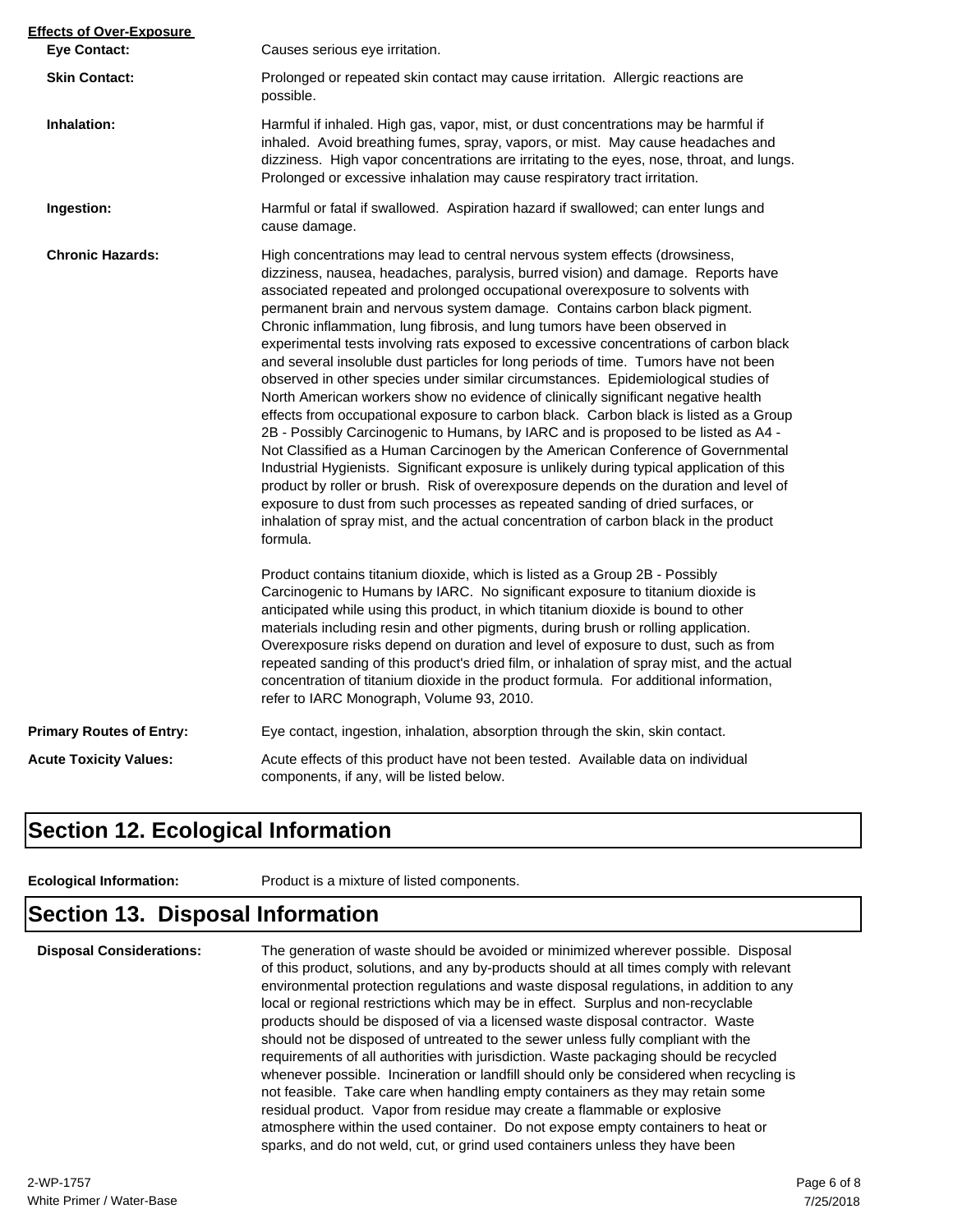thoroughly cleaned. Avoid contact of spilled material with soil, waterways, drains, and sewer systems.

#### **Section 14. Transport Information**

| Domestic (US DOT)        | <b>International (IMDG)</b> | Air (IATA)               | Canada (TDG)             |
|--------------------------|-----------------------------|--------------------------|--------------------------|
| Not Regulated            | Not Regulated               | Not Regulated            | Not Regulated            |
| -                        | -                           | -                        | -                        |
| -                        | $\overline{\phantom{0}}$    | $\overline{\phantom{0}}$ | $\overline{\phantom{0}}$ |
| $\overline{\phantom{0}}$ | ۰                           | $\overline{\phantom{0}}$ | $\overline{\phantom{0}}$ |
| ۰                        | ۰                           | $\overline{\phantom{0}}$ | $\overline{\phantom{0}}$ |
|                          |                             |                          |                          |

**Special Considerations:** The presence of a shipping description for a particular mode of transport does not indicate that the product is packaged suitably for that mode of transport. All packaging should be reviewed for suitability prior to shipment, so that compliance with applicable regulations can be ensured. Compliance with all applicable regulations is the sole responsibility of the person offering the product for transport. Persons loading and unloading dangerous goods should be trained in all the risks associated with the substances at hand, and on all actions to be taken in case of an emergency situation.

#### **Section 15. Regulatory Information**

| <b>U.S. Federal Regulations</b><br><b>CERCLA - SARA Hazard</b><br>Category: | This product has been reviewed according to the EPA hazard categories promulgated by<br>Sections 311 and 312 of the Superfund Amendment and Reauthorization Act of 1986,<br>known as SARA Title III, and is considered to meet the following categories under<br>applicable conditions:            |  |  |
|-----------------------------------------------------------------------------|----------------------------------------------------------------------------------------------------------------------------------------------------------------------------------------------------------------------------------------------------------------------------------------------------|--|--|
| <b>SARA Section 313:</b>                                                    | This product contains the following substances subject to the reporting requirements of<br>Section 313 of Title III of the Superfund Amendment and Reauthorization Act of 1986 as<br>well as 40 CFR Section 372:                                                                                   |  |  |
|                                                                             | 111-76-2Ethylene Glycol Monobutyl Ether<br>$5 - 10%$                                                                                                                                                                                                                                               |  |  |
| <b>Toxic Substances Control</b><br>Act:                                     | This product contains the following chemical substances subject to the reporting<br>requirements of TSCA 12(B) if exported from the United States:                                                                                                                                                 |  |  |
|                                                                             | - None                                                                                                                                                                                                                                                                                             |  |  |
| <b>State Regulations</b><br><b>California Proposition 65:</b>               | <b>WARNING:</b> This product can expose you to chemicals including titanium<br>dioxide, carbon black, and di-n-butyl phthalate, which are known to the State of<br>California to cause cancer and birth defects or other reproductive harm. For<br>more information, visit www.P65Warnings.ca.gov. |  |  |

**International Regulations**

**Canadian WHMIS:** This SDS has been prepared in accordance with Controlled Product Regulations except for the use of the 16 headings.

### **Section 16. Other Information**